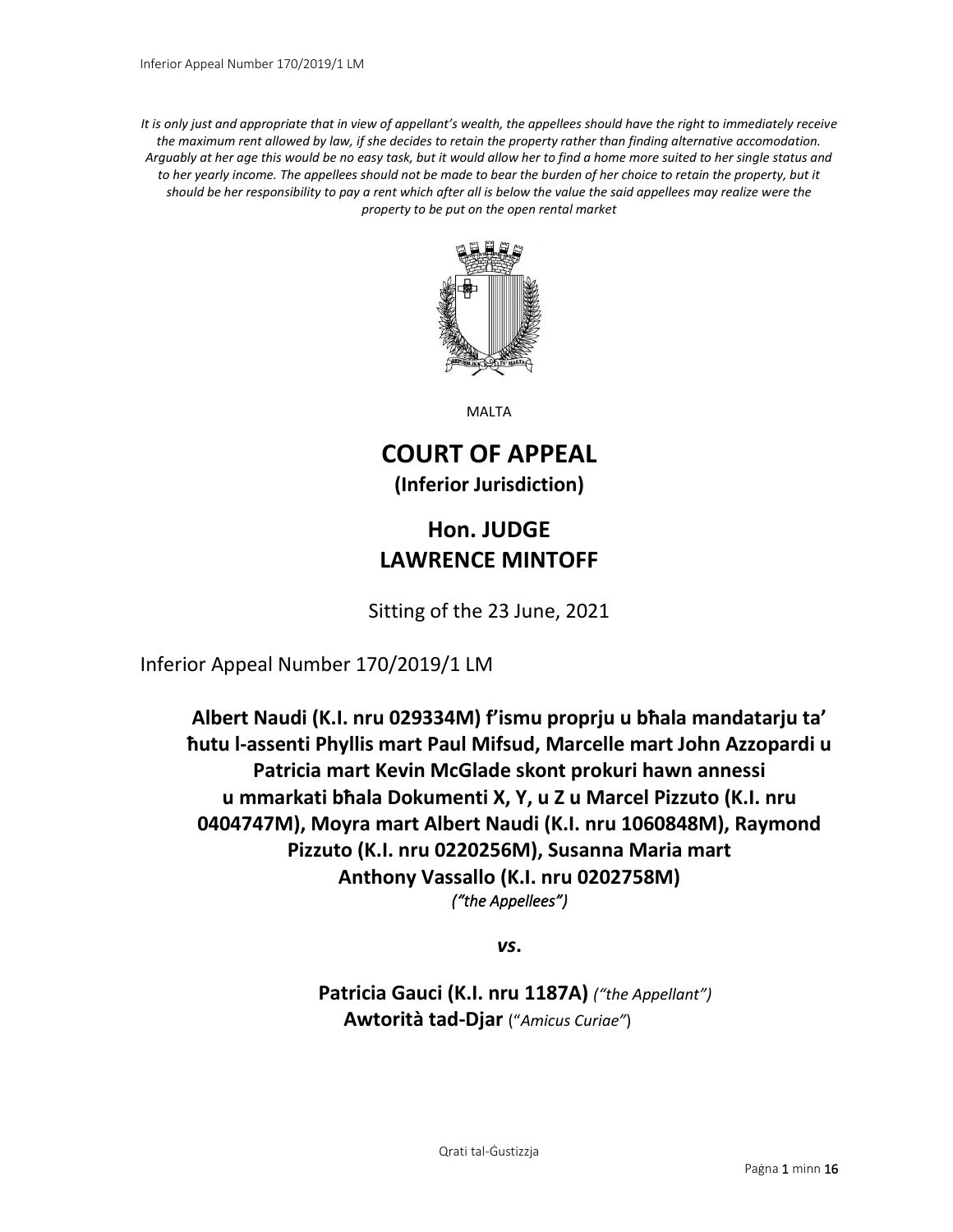### **The Court,**

### **Preliminary**

1. This appeal was filed by respondent **Patricia Gauci (I.D. no 1187A)**  [hereinafter "the appellant"] from the decision delivered on the  $18<sup>th</sup>$  January, 2021, [hereinafter referred to as "the appealed judgment"] by the Rent Regulation Board [hereinafter referred to as "the Board"], whereby it decided the pleadings presented by plaintiffs **Albert Naudi (I.D. no 0293344M) appearing in his own name as well as special mandatory for and on behalf of his sisters Phyllis wife of Paul Mifsud, Marcelle wife of John Azzopardi and Patricia wife of Kevin McGlade as duly authorised by virtue of the powers of attorney exhibited and marked as Dok. X, Dok. Y and Dok. Z respectively, Marcel Pizzuto (I.D. no 0404747M), Moyra wife of Albert Naudi (I.D. no 1060848M), Raymond Pizzuto (I.D. no 0220256M) and Susanna Maria wife of Anthony Vassallo (I.D. no 0202758M)** [hereinafter referred to as "the appellees"], in her regard as well as against **l-Awtorità tad-Djar** [hereinafter referred to as "the Authority"] as follows:

*"Consequently, given the reasons above mentioned, the Board rejects the eighth plea of defendant Gauci; and accepts the first, second and third request of the applicants in that it is declaring that Patricia Gauci is the lessee of 59, Ornos, Inganez Street, Rabat, Malta, in terms of Chapter 158 of the Laws of Malta, and it is ordering that the rent to be paid from the date when it falls next due (i.e. 17th April 2021), shall be that of EUR 12,000 annually.*

*The Board also clarifies that in view this amount of rent shall apply in respect of the lease of this property, unless the lease is previously terminated, for a period of six years, after which it shall be subject to being revised in accordance with Article 12B(1) of Chapter 158 of the Laws of Malta, unless an agreement is reached between the parties.*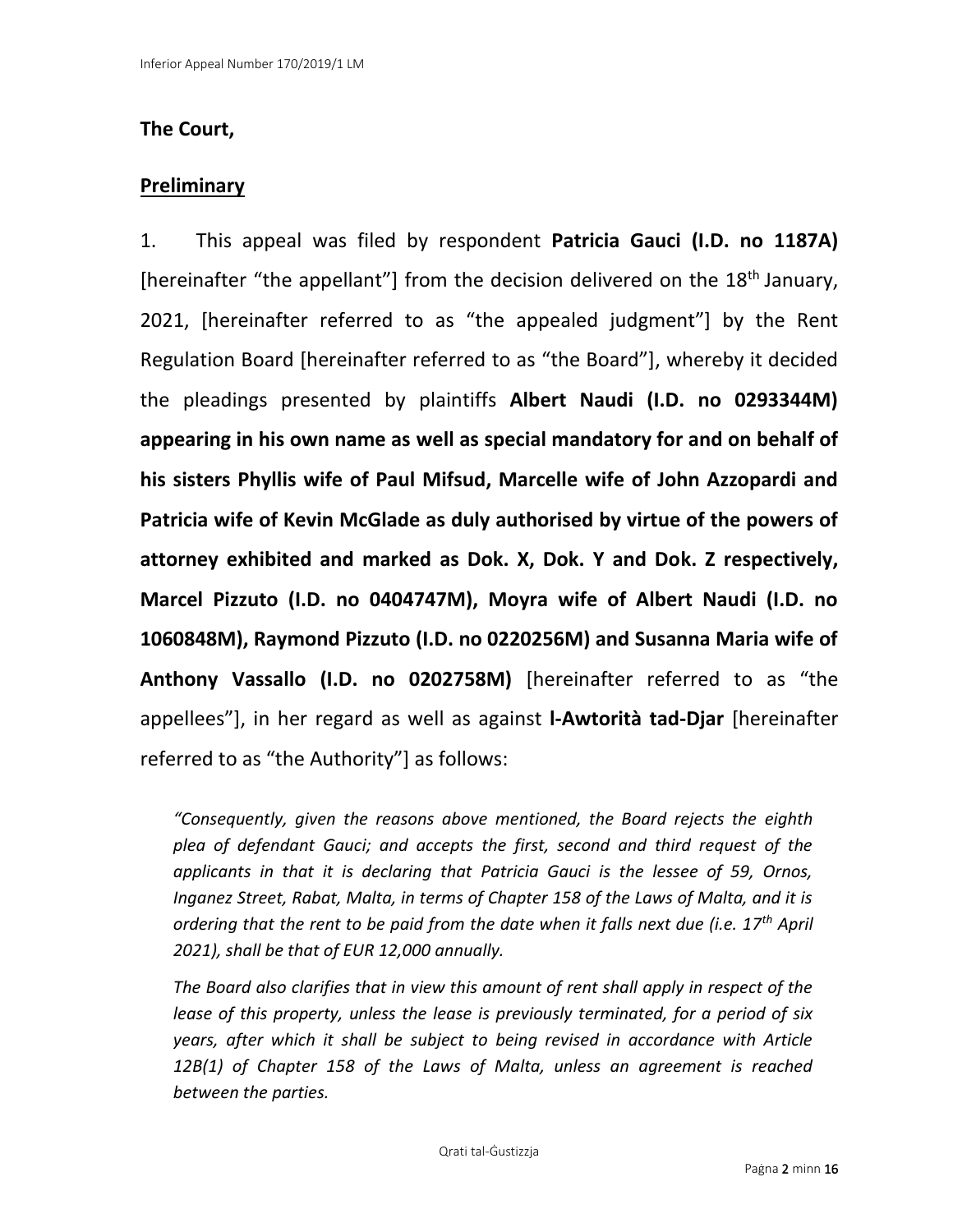*Each party is ordered to pay her/his own individual costs and expenses incurred with respect to these proceedings."*

## **The facts**

2. The facts of the present proceedings concern the premises at 59 named "Ornos" in Inguanez Street, Rabat, [hereinafter referred to as "property"] held by appellant under title of lease from the appellees subject to a yearly rent of €591.90. The appellant had acquired her title by virtue of the dispositions of Act XXIII of 1979, following the termination of the temporary emphyteutical grant conceded to her and to her late husband Paul Gauci by the late Maria Anna Naudi and Rene, siblings Pizzuto and parents of the present appellees, for a period of 17 years as from the  $17<sup>th</sup>$  April, 1964 for an annual temporary sub-ground rent of Lm55.

## **The merits of the case**

3. The appellees instituted the present proceedings against appellant and against the Authority by filing an application before the Board on the  $2^{nd}$ August, 2019 in the Maltese language whereby it requested the said Board to:

*"I. Jiddikjara u jiddeċiedi illi l-intimata Patricia Gauci hija l-inkwilina tal-fond 59, Ornos, Inguanez Street, Rabat, Malta* ai termini *tal-Kap. 158 tal-Liġijiet ta' Malta liema fond kien konċess b'titolu ta' enfitewsi temporanja għall-17-il sena b'konċessjoni enfitewtika temporanja lil Paul u Patricia Gauci u dan mis-17 ta' April 1964 u dan versu is-subċens annwu u temporanju ta' Lm55 fissena u dan skont l-istess kuntratt tas-17 ta'April 1964 fl-atti tan-Nutar Dottor Carmel Giuseppe Vella hawn anness u mmarkat bħala Dokument A.*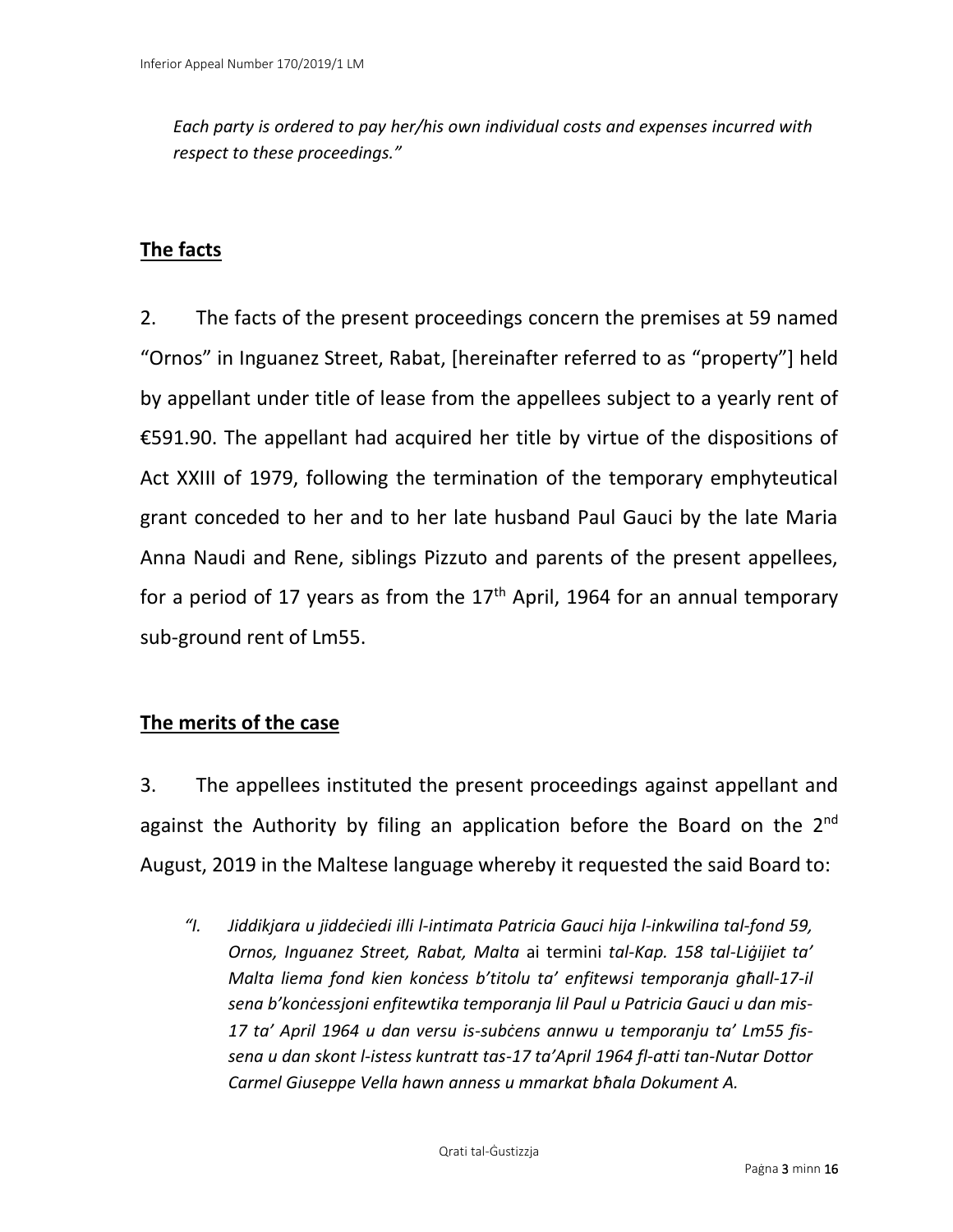- *II. Jordna li jitwettaq it-test tal-mezzi tal-inkwilina Gauci li għandu jkun ibbażat fuq it-test tal-mezzi stabbilit fir-Regolamenti dwar it-Tkomplija tal-Kirja (Kriterji ta' Test tal-Mezzi maħruġa taħt l-Artikolu 1531F u 1622 tal-Kodiċi Ċivili) u kwalunkwe regolamenti li jistgħu minn żmien għal żmien jissostitwixxuhom, liema test għandu jkun ibbażat fuq id-dħul tal-inkwilina Gauci bejn l-1 ta' Jannar u l-31 ta' Diċembru 2018 u fuq il-kapital tal-istess intimata Patricia Gauci fil-31 ta' Diċembru 2018.*
- *III. Jiddikjara u jiddeċiedi illi* ai termini *tal-Att XXVII tal-2018, il-kera għandha tiġi riveduta għal ammont li ma jeċċedix it-2% fil-mija fis-sena tal-valur liberu u frank tas-suq miftuħ tal-fond 59, Ornos, Inguanez Street, Rabat, Malta, b'effett mill-1 ta' Jannar 2019 u sabiex jiġu stabbiliti kundizzjonijiet ġodda firrigward tal-kera u fin-nuqqas jekk l-intimata Gauci ma tissodisfawx il-kriterji tad-dħul u tal-kapital tat-test tal-mezzi jiġi permess żmien ta' ħames snin sabiex il-fond jiġi vakat, oltre li tiġi ordnata tħallas kumpens lir-rikorrenti għall-okkupazzjoni tal-fond matul l-imsemmi perijodu li jammonta għaddoppju tal-kirja li kienet tkun pagabbli skont l-Artikoli 12 u 12 A tal-Kap. 158 tal-Liġijiet ta' Malta u dan skont il-kera li kellha tkun viġenti* ai termini *tal-Att X tal-2009 li m'għandhiex tiġi kunsidrata inqas mill-kera annwali dovuta fl-1 ta' Jannar 2019 meta l-istess kera għandha togħla fuq ittlett snin ta' qabel.*
- *IV. Jordna, f'każ illi l-intimata Gauci ma tissodisfax il-kriterji tad-dħul u talkapital tat-test tal-mezzi, l-iżgumbrament tal-istess intimata Gauci mill-fond 59, Ornos, Inguanez Street, Rabat, Malta fi żmien ħames snin millum.*

*Bl-ispejjeż u bl-inġunzjoni tal-intimati għas-subizzjoni u b'riserva u mingħajr preġudizzju għad-drittijiet kostituzzjonali u konvenzjonali tar-rikorrenti u għal kwalsiasi talba għad-danni prekunjarji u non-pekunjarji u talbiet oħrajn jew kwalsiasi azzjoni oħra li tista' talvolta tiġi preżentata."*

4. The Authority replied on the  $13<sup>th</sup>$  September, 2019 whereby it stated that its role in the present proceedings was merely that of *amicus curiae* and as such it should not be burdened with costs. As to the merits, it submitted that if appellee were to satisfy the means test imposed by law, then the annual rent should not be more than 2% of the value of the property whilst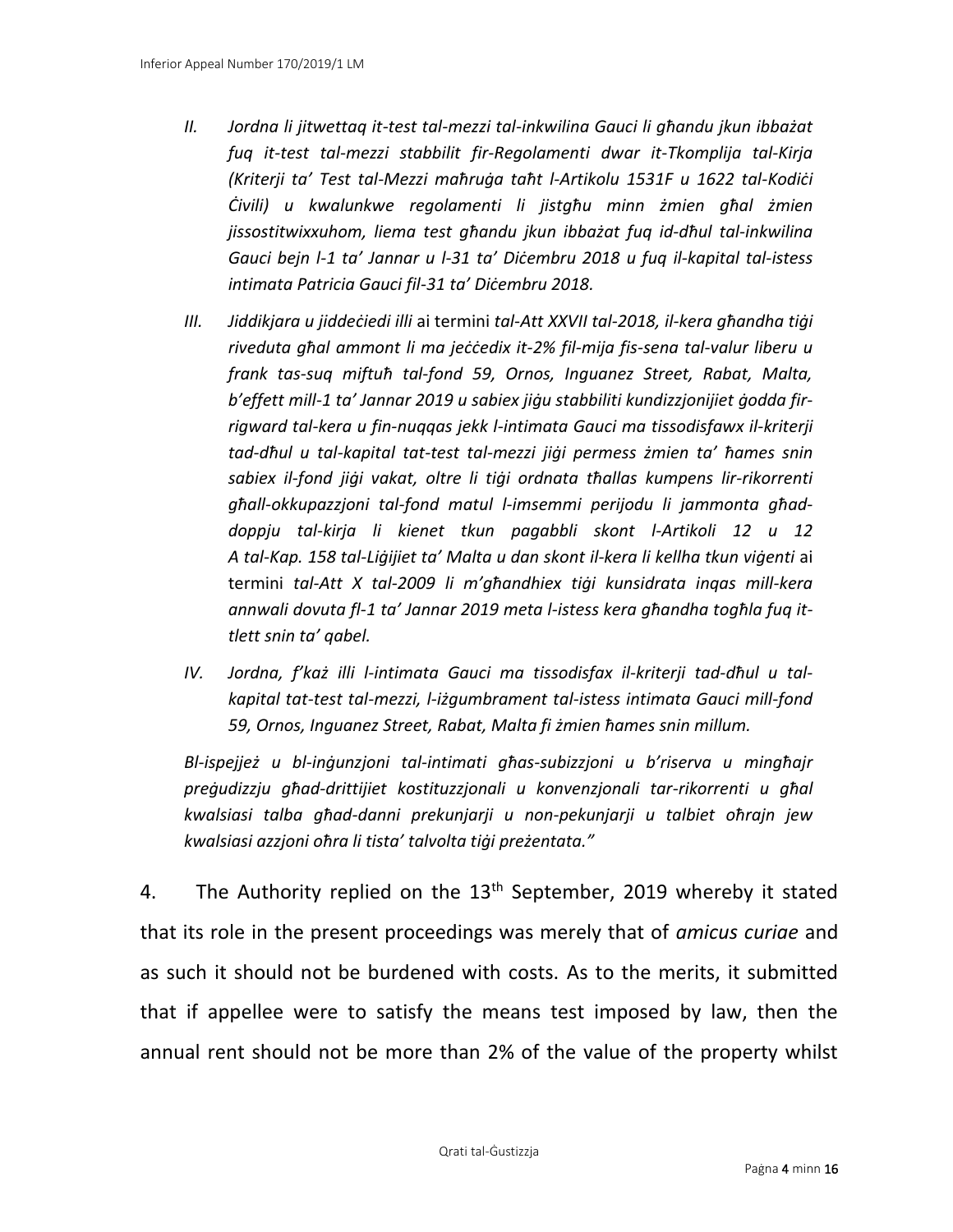taking into consideration the criteria laid down by law for the Board to follow in establishing the fair rent.

5. The respondent filed her reply on the  $17<sup>th</sup>$  September, 2019 wherein she requested this Court to reject the pleadings put forward by the plaintiffs for those reasons which she explains in her said reply, with costs.

### **The appealed judgment**

6. The Board made the following considerations in its' judgement:

### *"Considers*

*Firstly, the Board is rejecting the eighth plea raised by defendant with respect* to lis alibi pendens *and the application of Article 792 et seq of Chapter 12 of the Laws of Malta. This plea was raised as there is a Constitutional case pending between the same persons with regards to the right of use of this same property. For such a plea to succeed, it is imperative that both pending cases have the same subject-matter (Vide John Debono et vs Mario Buhagiar et decided on 21st January 2016 and Art 792 of Chapter 12 of Laws of Malta). In the judgement given by the Court of Appeal in Crocifissa Sammut et vs Joseph Spiteri, decided on 10th October 2003, it was outlined that the elements which need to be proved are:* 

- 1. Li l-kawza trid tkun bejn l-istess partijiet eadem personae;
- 2. Irid ikun hemm l-istess oggett eadem res;
- 3. It-talbiet irid ikollhom l-istess meritu eadem causa petendi.

*The same was stated in the judgements, Marsaxlokk Sailing Club Company Limited vs J and H Company Limited, decided on 30th June 2004, Balzan vs Argento et 1.2.90 Vol LXXIV p3 p 429; and Reznikow et vs Kotivov 24.3.94 Vol LXXVIII p3 p 170.*

*It has not been proven to this Board that these two proceedings deal with the same subject matter. This case deals with a demand to declare that defendant is the lessee, and that the means test of the lessee, is to be done in order for the rent to be increased, in case the lessee satisfies this means test, or in order for lessee to be evicted according to law within the stipulated time laid down in the law, in case the*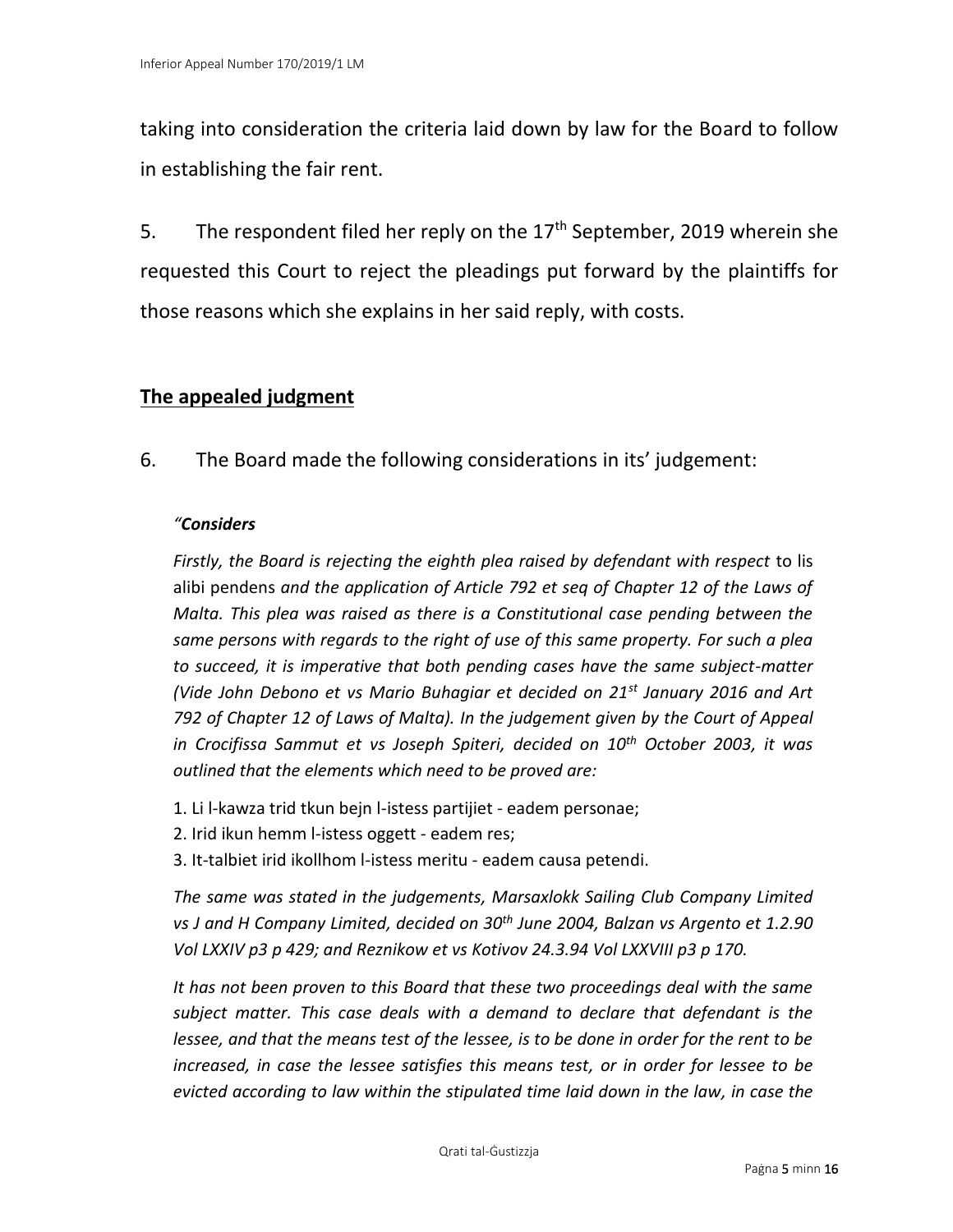*lessee does not satisfy this means test. The litigation before the Constitutional Court is examining whether the application of the relative article of the law is violating or otherwise the applicants' fundamental rights, and if in the affirmative, the Court is being asked to award compensation to applicants.*

*The Board states that this case is within the competence of this Board and cannot be sent to the Constitutional Court, as the eighth plea is implying. Hence, this eighth plea is being rejected.*

#### *Further Considers*

*By virtue of a contract dated 17th April 1964, in the acts of Notary Doctor Carmel Giuseppe Vella (Doc A attached to the application), Maria Anna Naudi and Rene Pizzuto gave by virtue of a temporary emphyteusis to the spouses Gauci, this property 59, Ornos, Inguanez Street, Rabat, Malta, for 17 years starting from 17th April 1964, in lieu of the payment of Lm 55 a year. Marie Naudi died on 16th September 1977, and she was succeeded by her children, who are some of the applicants in this case, i.e. Albert Naudi, Phyllis Mifsud, Marcelle Azzopardi and Patricia Mc Glade.* 

*René Pizzuto died on 7th August 1994, and according to the* unica charta *will of the 7 th October 1977, in the acts of Notary Dottor Angelo Sammut, he left as his heirs, his children, i.e. some of the applicants in this case who are Marcel Pizzuto, Moyra wife of Albert Naudi, Raymond Pizzuto and Susanna Maria wife of Anthony Vassallo. The* causa mortis *declaration was made in the acts of Notary Doctor Mario Bugeja dated 15th February 1959.* 

*At the lapse of the seventeen year period, this temporary emphyteusis was converted to a lease by virtue of the applicable law, and the rent, up till this application was presented, was that of EUR 591.90c annually.*

#### *Further considers*

*As regards the merits, the defendant confirmed on oath that her income for the year 2018 was that of EUR 15,243 and STG 1,017.19c; that the capital for the year 2018 was that of EUR 122,378,69 and STG 41,867.77; that her income for the years 2015 to 2019 was that of EUR 74,915.36 and STG 3,384.98, that the capital for the years 2015 to 2019 was that of EUR 494,235.29 and STG 182,977.48. The defendant also presented an affidavit, where she explained that most probably, this property had a pre-war rent; that she and her husband invested a lot of work in this property; that they took care of any repairs and maintenance that was needed; and that she*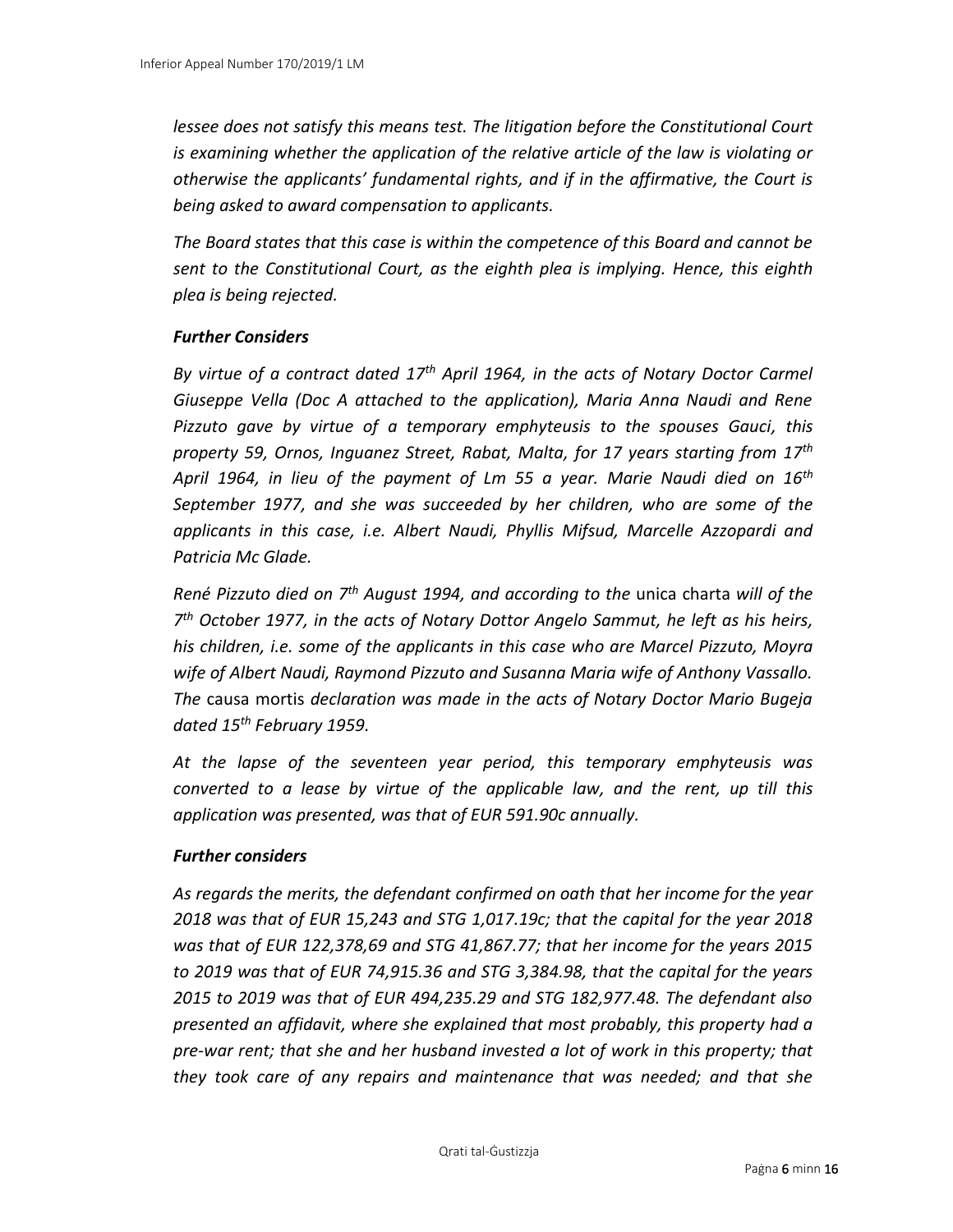*always paid the rent regularly. She was born on 3rd October 1940, and thus she is 80 years old.* 

#### *Reference is made to Subsidiary Legislation 16.11 where it was stipulated:*

5 (3) For a person who is forty-six (46) years of age or older to meet the income criteria of the means test, the income of the said person during the relevant period, shall not exceed forty-two thousand euro (€42,000);

5 (7) For a person who is seventy-five (75) years of age or older to meet the income criteria of the means test, the income of the said person shall not exceed fifty thousand euro (€50,000).

6. (2) For a person who is forty-six (46) years of age or older to meet the capital criteria of the means test, the capital of the said person shall not exceed two hundred thousand euro (€200,000).

(6) For a person who is seventy-five (75) years of age or older to meet the capital criteria of the means test the capital of such person shall not exceed six hundred thousand euro (€600,000).

*The Board, after having taken note of the above and the documents submitted, declares that the defendant meets the means test outlined in the subsidiary regulations and Art 12B(5) of Chapter 158 of the Laws of Malta.* 

*The Board took note of the report prepared by its technical members, Architects Valerio Schembri and Marie Louise Caruana Galea, who concluded that the value of this property is that of EUR 600,000. The defendant presented a valuation report sworn by Architect Carmelo Farrugia, who estimated the current market value of the house in question at EUR 520,000.* 

*The Board outlines that by virtue of Article 23(3) of Chapter 69 of the Laws of Malta, the chairperson of this board shall be bound by the reports of the Panel whenever the reports of the two members of the Panel assigned to a particular case are unanimous. In this case, unanimity was reached, and thus the Chairman is bound by the value given by the other two members of the panel.* 

*The Board now shall proceed in terms of Article 12B (5) of Chapter 158 of the Laws of Malta to establish the amount of rent payable. The Board makes reference to what is stipulated in Article 12B(6) of Chapter 158, that is in establishing the amount of rent payable in accordance with sub-article (1), the Board shall give due account to the means and age of the tenant, and to any disproportionate burden particular to the landlord. The Board may determine that any increase in rent shall be gradual.*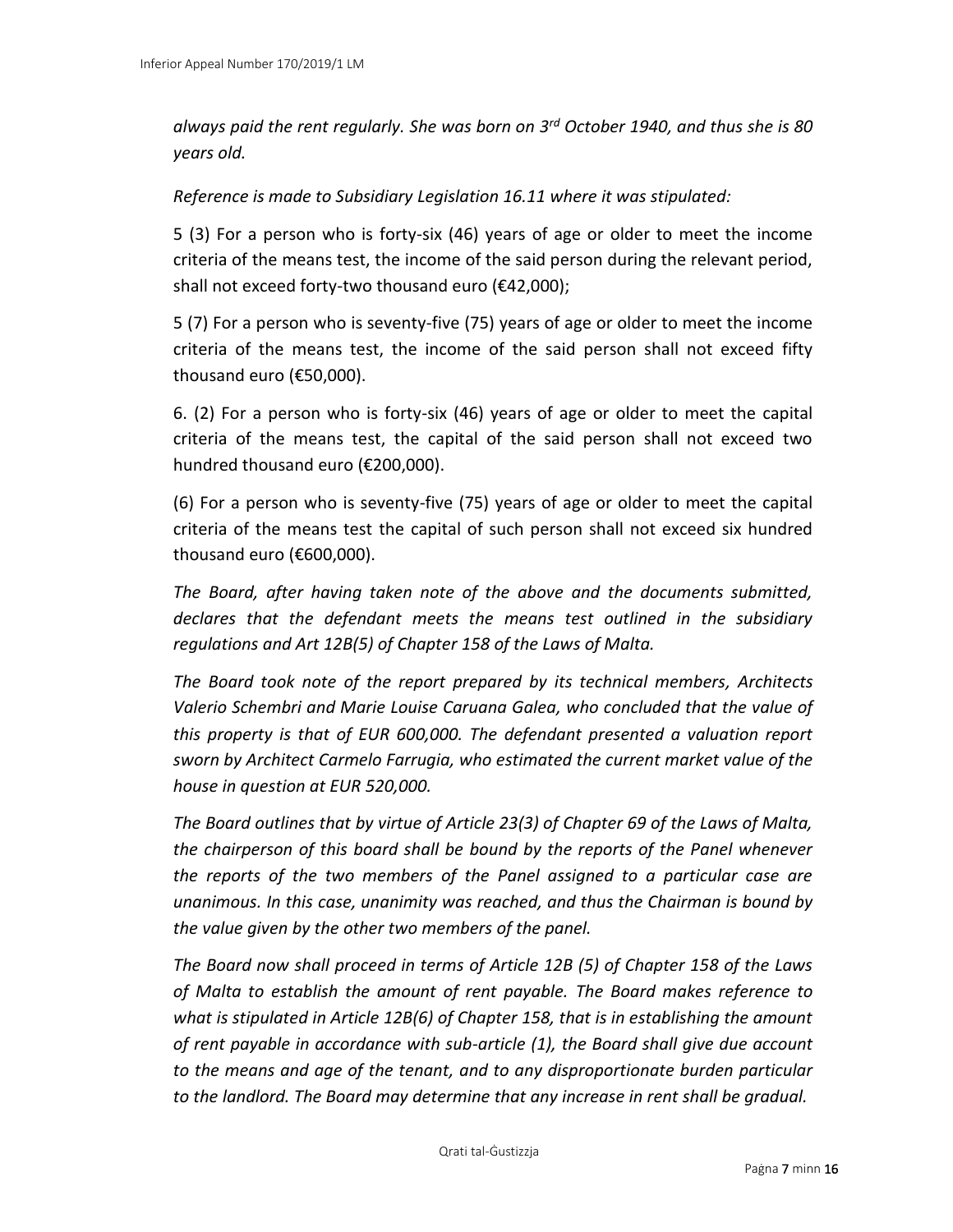*The Board outlines that the applicants did not produce any evidence as to any disproportionate burden particular to them. The Board took note of the rent being paid; the value of the property and its potential; the means of the defendant and the age of the defendant. The Board considers that the defendant, although meeting the requirements of the means test, has not only an income, but also some capital.* 

*After examining all the circumstances of this case, the Board is of the opinion that, considering the documents presented by the defendant, particularly the fact that the defendant has a substantial amount of capital, it would be unjust with regards to applicants for this not to be taken into account by the Board. As a result, the rent due should be increased with the rate of 2%, with the result that the rent to be paid annually shall be that of EUR 12,000 annually, i.e. EUR 1,000 monthly. Since the rent*  falls due in April of each year, the Board shall order that this increased rent, shall *apply from the coming April 2021".*

### **The Appeal**

6. The appellant filed her application on the  $8<sup>th</sup>$  February, 2021 whereby she is requesting this Court to:

*"i) confirm the decision where the Board decided that the appellant meets the income and capital criteria of the means test and that she is the legitimate lessee of the property in question in line with the provisions of Cap. 158 of the Laws of Malta;*

*ii) revoke that part of the decision where the Board ordered that the rent is to be paid from the date when it falls next due and shall be of €12,000 annually; and instead declare that the increase in rent should start from 1% and gradually up to 2% of the market value of the property over a number of years, for the reasons mentioned above".*

Her only grievance is that the Board made an erroneous appreciation of the evidence submitted and thereby wrongly applied the subsidiary legislation when it ordered that the annual rent payable to appellees was to be the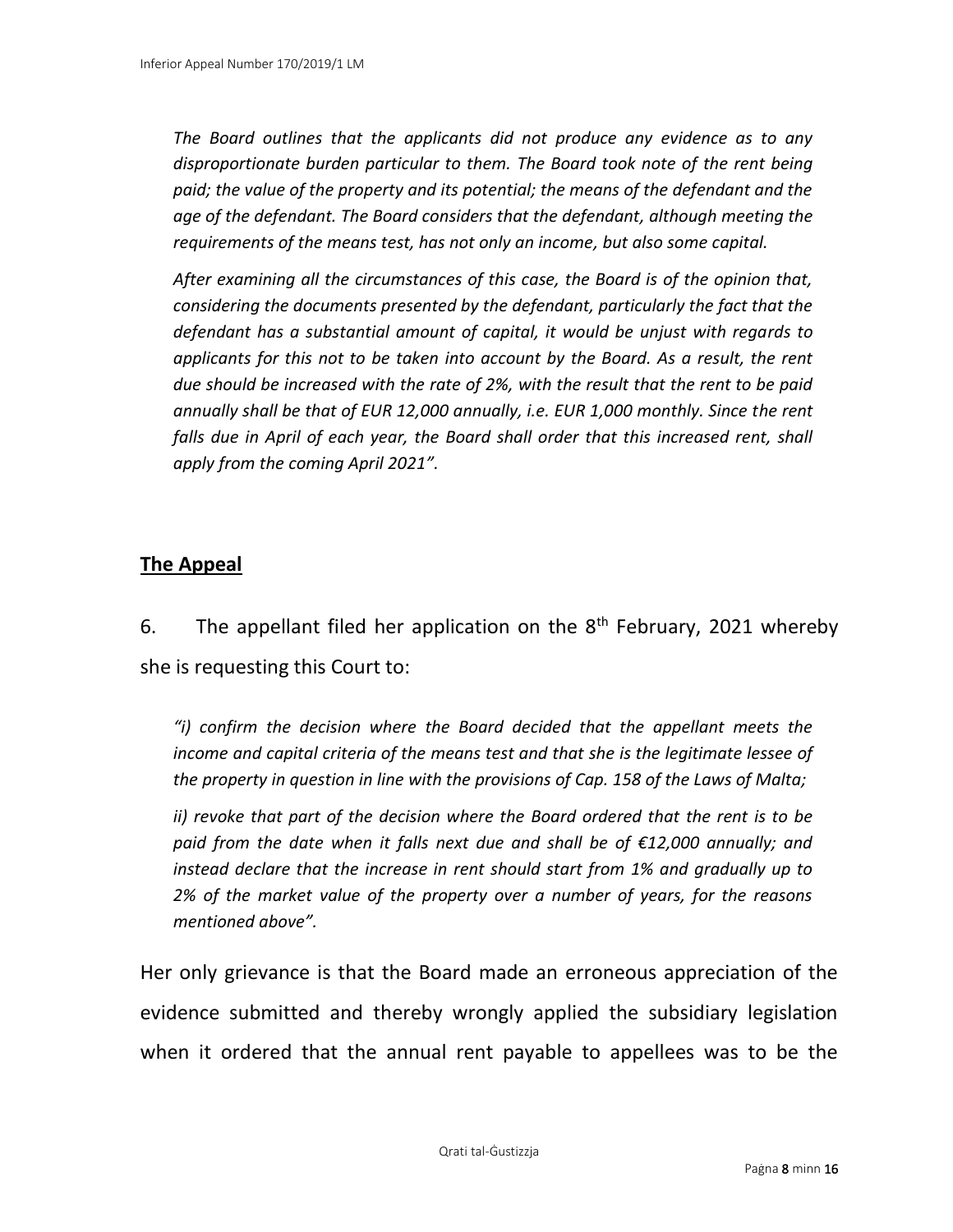maximum amount of rent payable by law established at 2% of the value of the property.

# **The Authority's reply**

7. The Authority replied on the  $16<sup>th</sup>$  February, 2021 where it presented its submissions as to the manner in which the fair rent should be established, and this whilst declaring that it will submit itself to the superior judgment of this Court.

## **The appellees' reply**

8. The appellees filed their reply on the  $18<sup>th</sup>$  March, 2021 whereby they contend that the appealed judgment should be upheld by this Court as it is just and equitable and confirms with both the law and recent jurisprudence.

### **Considerations**

9. The Court shall now consider the appellant's grievance in the light of the Board's deliberations, whilst taking into account the submissions made by the appellees and by the Authority. The appellant contends that the Board made an erroneous appreciation of the evidence and this resulted in the wrong application of the subsidiary legislation. Whilst referring to her annual income and her bank deposits, as well as to the discrepancy between her architect's valuation of the property and that established by the two architect members of the Board, the appellant declared that 2% of €600,000 resulted in the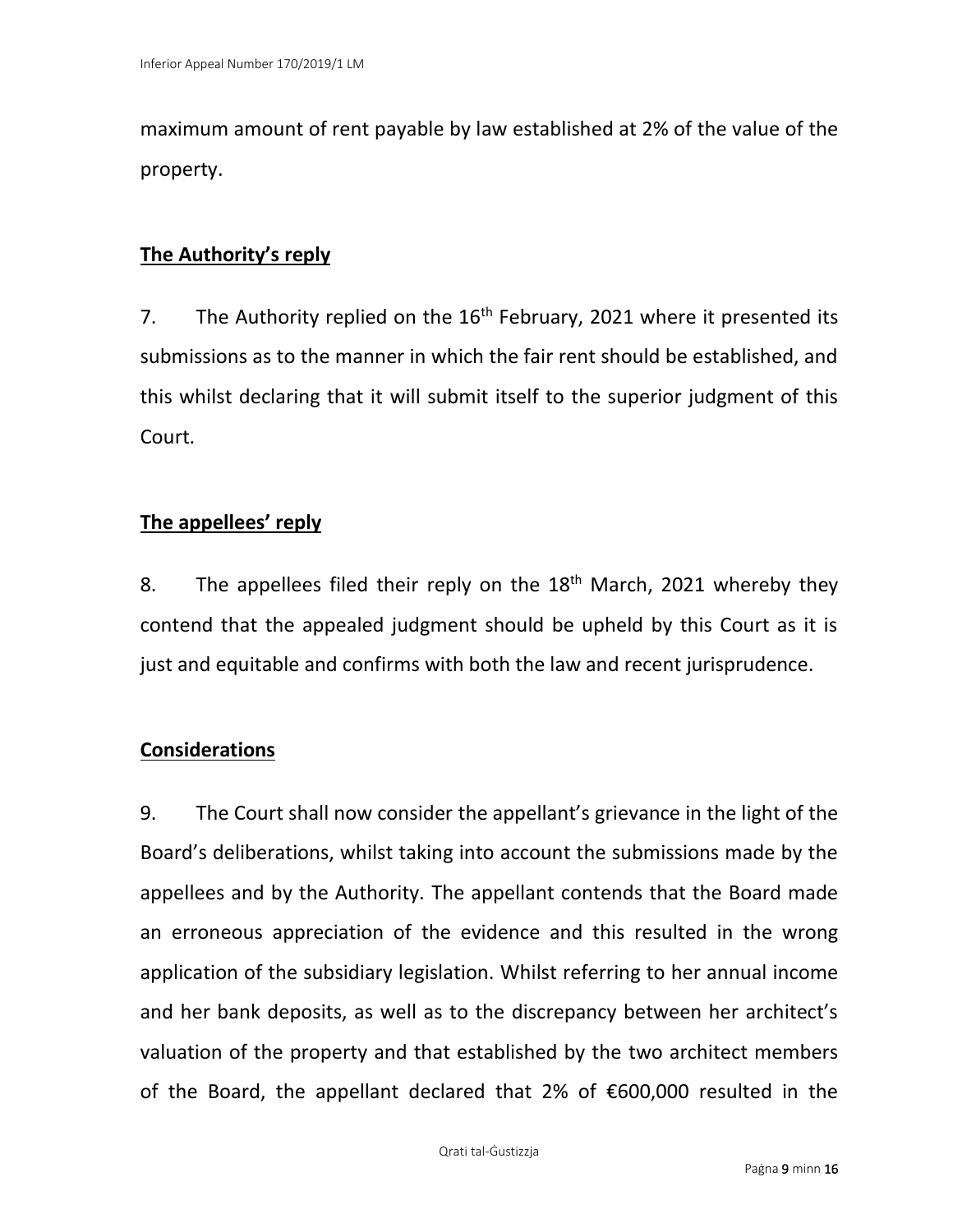extraordinary sum in annual rent of  $£12,000$ , which is both excessive and unsustainable for the appellant. She contends that almost all of her annual income would be paid towards rent and maintenance of the property, but she would require at least €700 per month to cover day-to-day and medication expenses. In view of S.L. 16.11 and taking into consideration her yearly income and elderly age, the appellant submits that the Board should have set a gradual increase of rent and suggests 6 years as a reasonable term. Here she refers to the provisions of both subarticle 12B(5) and subarticle 12B(6) of Cap. 158. The appellant holds that she has no assurance and confirmation from the Authority that she will receive a subsidy, and if she is to receive a subsidy, there is no indication as to what this will be. She contends that in increasing the rent due to be paid to appellees, the Board had limited itself in considering the value of the property whilst the subsidiary legislation requires that the financial state and the age of the tenant should be taken into account, mainly to allow a gradual increase. The appellant confirms that she fully agrees with the submissions made by the Authority in respect of the decision quoted by appellees and which had been decided by the Constitutional Court in the names **Gerald Camilleri** *vs.* **L-Avukat tal-Istat et**. <sup>1</sup> However she emphasized that each case must be decided on its own merits and that the rental value should be established according to the particular facts of each case. The appellant insists that the referred decision confirms that there is a middle road between the social purpose and the interests of the owner, and this was attainable only if the rental value of the property is calculated within the range mentioned by law. She submits that taking into account the social, financial

<sup>1</sup> 06.10.2020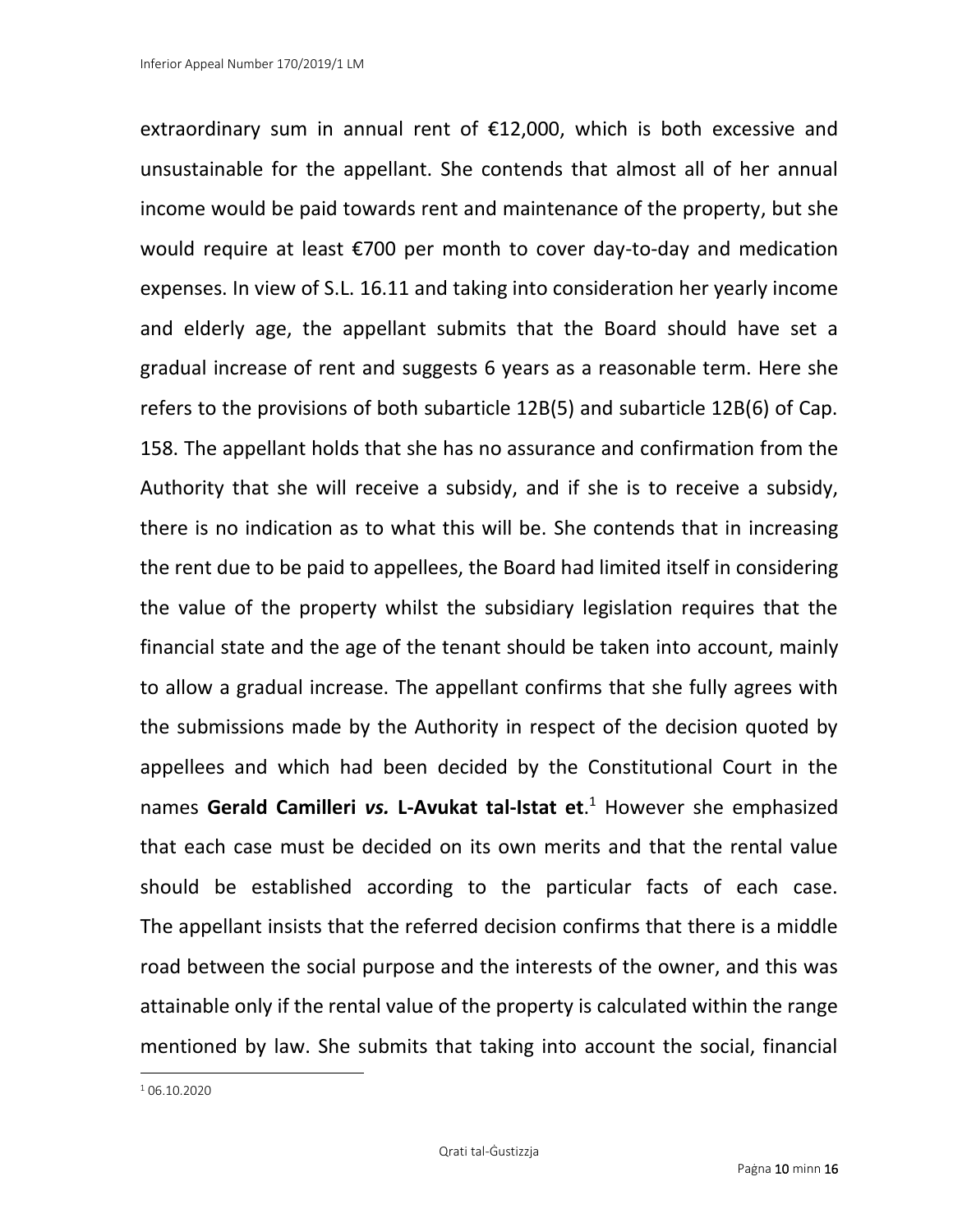and legal situation, as an 80 year old with eyesight problems, she was indirectly being ordered to vacate the property within a short timeframe which made it impossible to find alternative accomodation, considering also the present pandemic. The appellant therefore insists that the Court must interpret and enforce our laws in a just way and the Board should have decided on a gradual increase in rent.

10. Prior to making its submissions on the present case, the Authority declares that it is thereby conforming to its duties as *amicus curiae.* Whilst referring to subarticles 12B(5) and 12B(6) of Cap. 158, it submits that the Board may decide to establish a lower rent in view of the means and the age of the tenant, but it may also order that any increase in rent ought to be gradual to ease the impact of a higher rent upon the tenant. It also submits that in accordance with subarticle 12B(2) of that same law, the Board may establish fair conditions in respect of the rent. The Authority states that one should consider the scope of the law upon which the present proceedings were based. It submits that the law was intended to address the disproportionality that resulted between the rent payable and the restriction upon the property. However in all cases it must not be forgotten that the tenants were acting in terms of law and that it has been reiterated in court judgments that when there is a restriction on the right to property for a social reason, then the compensation to be allocated for the breach of constitutional rights must not reflect the rent payable on the open market. It insists that this was so because the law rightly accepted that citizens as much as the State had a duty towards fellow citizens who were more in need, and whilst citing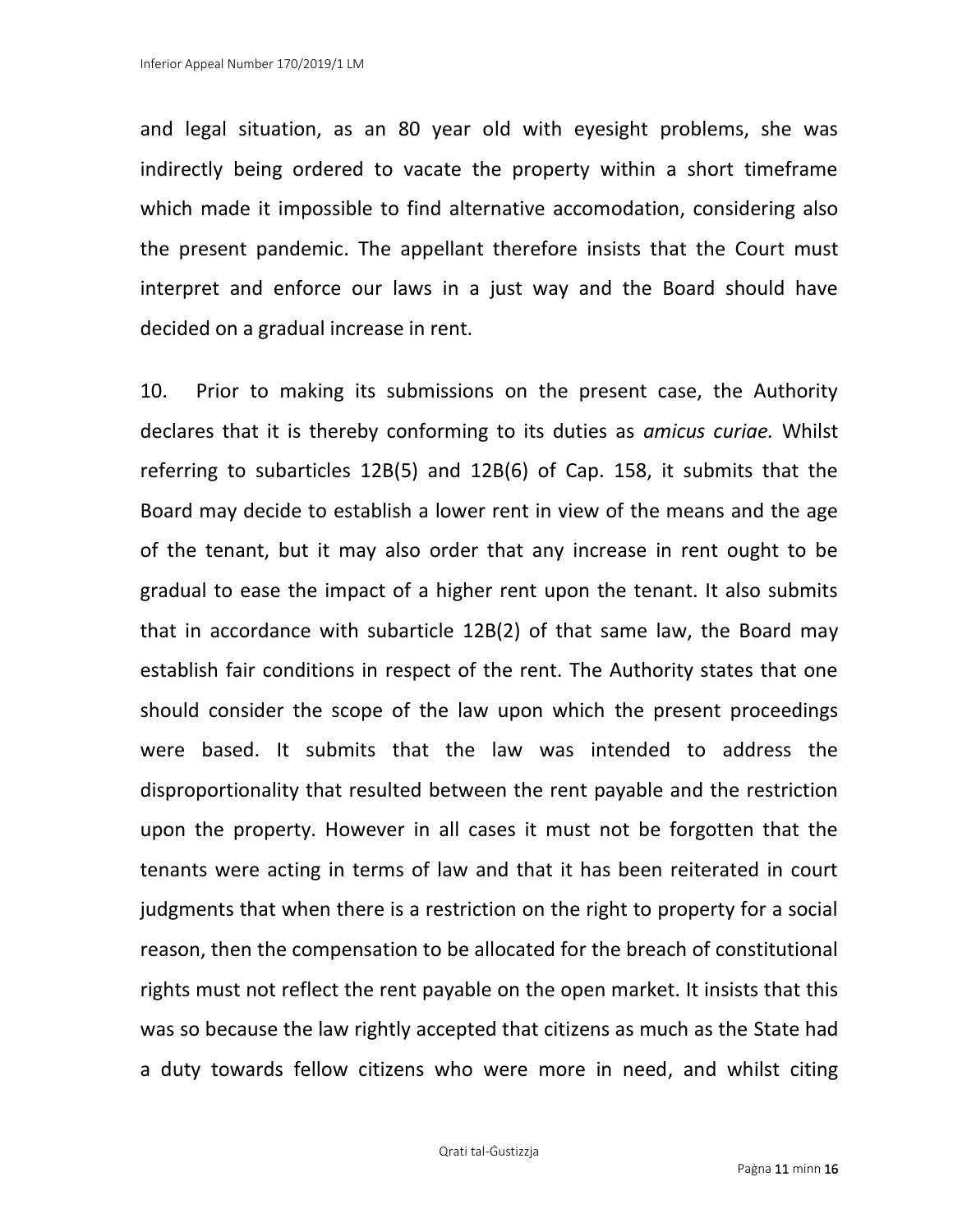subarticle 12B(6) of Cap. 158, the Authority insists that the Board should not only consider the value of the property when establishing the rent due, but also the situation of the tenant, as well as that of the owner. The Authority contends that it had wrongly been understood by some, that according to the judgment delivered by the Constitutional Court in the names **Gerald Camilleri**  vs. L-Avukat tal-Istat<sup>2</sup>, the Bord must establish the rent in accordance with the maximum allowed at 2%. However the Constitutional Court was only pronouncing itself upon those specific proceedings and not in a general way and it had actually confirmed the existence of a "middle-ground" between the social purpose in respect of social accomodation and the interests of the owner. The Authority here repeats its argument that the Constitutional Court was only deciding in respect of that particular case and it adds that the landlord's appeal asking for a higher rent had not been accepted. The Authority insists that for the Board to verge closer towards the maximum rent allowed by law, it must be morally convinced that the tenants can truly bear the increase in rent. It contends that in establishing the rent due, the Board should not consider that the Authority may offer a subsidy in rent due to the "capping" of the said subsidy. The Authority takes the opportunity here to explain the manner in which the subsidy is calculated according to the relevant scheme and declares that this is never established according to the amount of rent payable. It ends its submissions by referring to subarticle 12B(6) of Cap. 158, whilst stating that if the landlord would like to enforce the increase in rent as from the date when proceedings are filed, then a request must be made to the Board at the start of those proceedings. If this is not done, then

<sup>2</sup> *Supra.*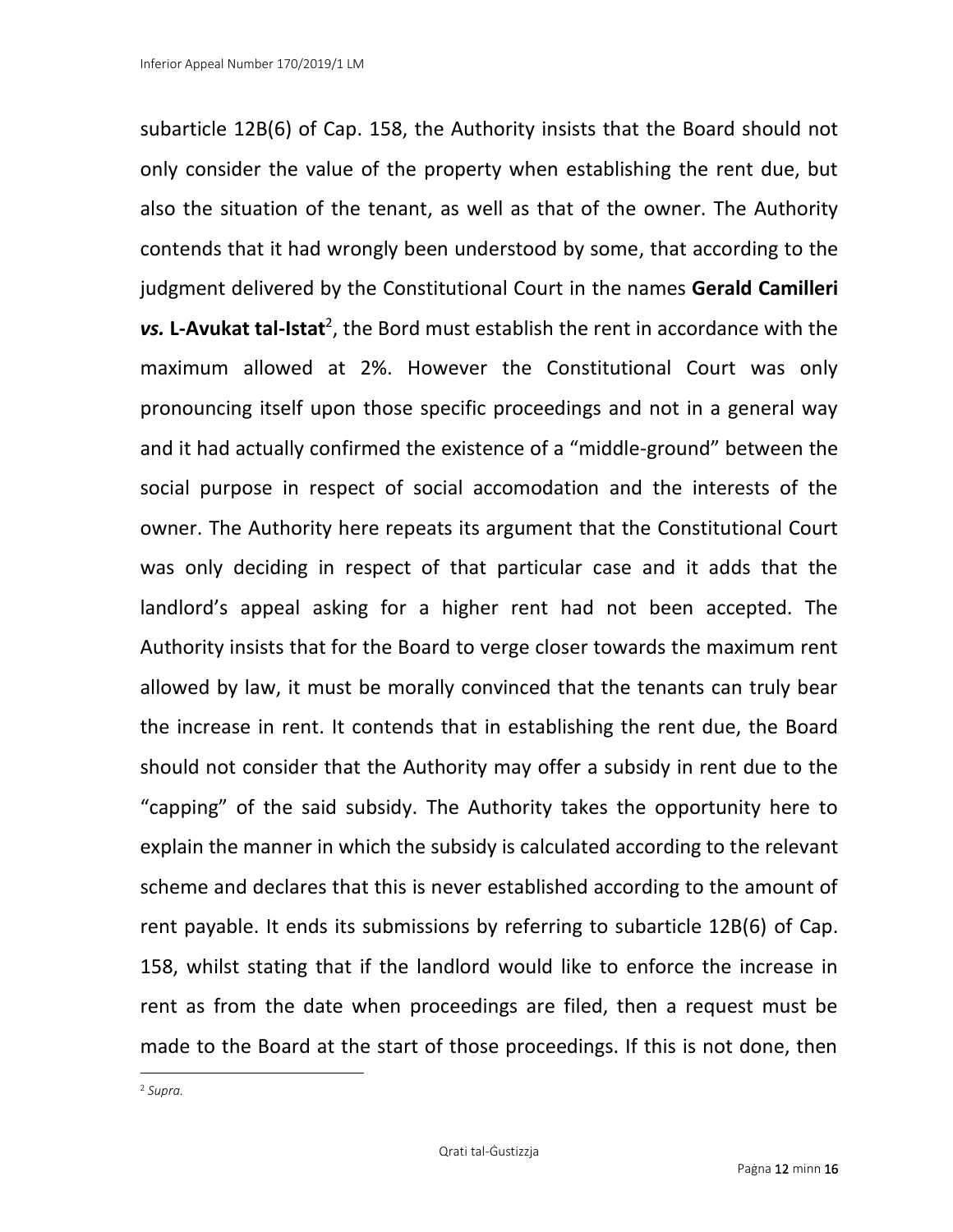the landlord cannot presume that the Court will out of its own order retroactive payment of rent.

11. The appellees contend in their reply that the appealed judgment is just and equitable, and should therefore be upheld by this Court. Whilst referring to the *ex parte* valuation, which after all they submit was not significantly different from the Board's valuation, they argue that once unanimity had been reached by the two technical members of the Board, the Chairman was bound to adopt their valuation. They express their doubts as to whether the appellant can eventually be in a position to pay the rent even if this were to allow for a gradual increase, since her expenses would probably increase due to her age. The appellees suggest that appellant should surrender the property and rent a more modest property. After all, she was entitled to a subsidy from the Authority and she had herself admitted to significant bank deposits. They submit that no sense can be made from appellant's argument that she had never breached the law or her legal obligations, and insist that she is incorrect to argue that the annual rent established at 2% of the market value is not a reasonable sum because one must consider the recent jurisprudence of the Constitutional Court confirming that the market yield is in the region of 3.5% to 4%. The appellees contend that if as the appellant is suggesting it will be difficult to find alternative accomodation in a short amount of time, this was partly due to her inaction because she should have sought to make arrangements a long time ago.

12. The Court considers proper the decision taken by the Board to establish the annual rent at 2%, without providing for any gradual increase. After taking

Qrati tal-Ġustizzja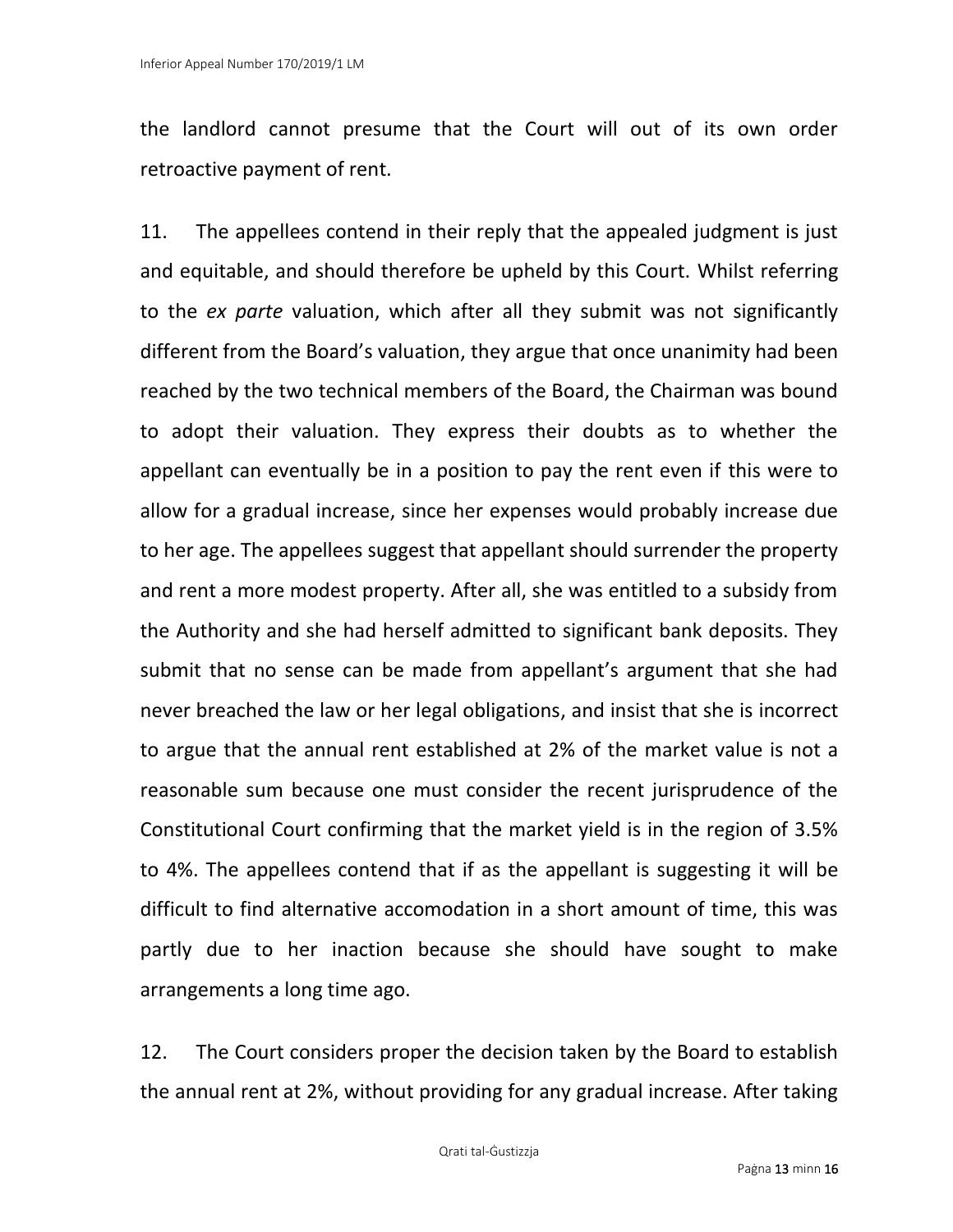note of the valuation presented by the technical members of the Board, as well as the valuation prepared by appellant's trusted architect, it rightly declared that by virtue of subarticle 23(3) of Cap. 69 it was bound to accept the first valuation. The Board then proceeded to establish the annual rent payable within the parameters established by subarticle 12B(5) of Cap. 158, also considering the dispositions of subarticle 12B(6) of that same law. It was right to note that appellees had not produced any evidence as to any disproportionate burden, but also correctly considered the means of the appellant who though satisfying the means test, had shown that she not only had an income but also substantial capital. Earlier in its' appealed judgment the Board had already considered in depth the said means and capital, and noted the following:

*"...the defendant confirmed on oath that her income for the year 2018 was that of EUR15,243 and STG1,107.19c; that the capital for the year 2018 was that of EUR 122,378,69 and STG 41,867.77; that her income for the years 2015 to 2019 was that of EUR 74,915.36 and STG 3,384.98, that the capital for the years 2015 to 2019 was that of EUR 494,235.29 and STG 182,977.48".*

13. Whilst also taking into consideration the value of the property and its' potential, as well as the age of the appellant, the Board very rightly so declared that it would be unjust with the appellees if it were to disregard the substantial amount of capital held by appellant. The Court cannot but note that the Board's particular concern here undermines appellant's, as well as the Authority's argument that the Board unjustly gave particular weight to the value of the property. It also refutes the Authority's insistence with its argument that a balance must be struck between the interests of the landlord and the necessity to provide social accomodation, because although, as the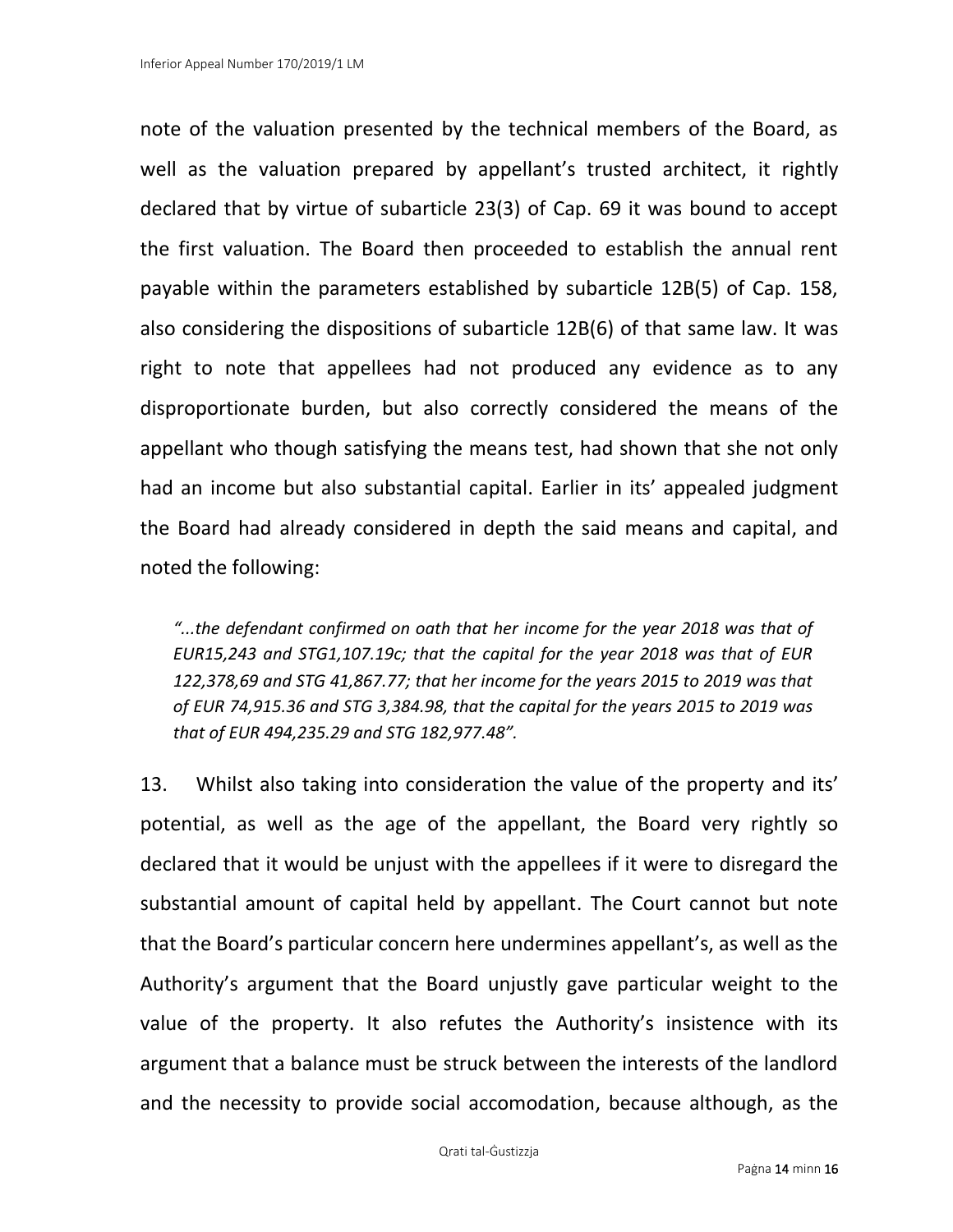Board rightly pointed out, the appellant successfully passed the means test, the substantial capital in her estate puts into doubt any argument that in the present case there is need for social accomodation. Therefore without hesitation the Board established the annual rent due at 2% of the value of the property, which was equivalent to  $\epsilon$ 12,000 or  $\epsilon$ 1,000 monthly, payable as from April 2021.

14. The Court cannot but agree with the above considerations, especially where the Board argued that it was giving particular weight to the fact that appellant held a substantial amount of capital. It is only just and appropriate that in view of appellant's wealth, the appellees should have the right to immediately receive the maximum rent allowed by law, if she decides to retain the property rather than finding alternative accomodation. Arguably at her age this would be no easy task, but it would allow her to find a home more suited to her single status and to her yearly income. The appellees should not be made to bear the burden of her choice to retain the property, but it should be her responsibility to pay a rent which after all is below the value the said appellees may realize were the property to be put on the open rental market.

15. As to the submissions made by the Authority, the Court notes that the Board did not in any manner consider that appellant may be entitled to a subsidy from the said Authority. This possibility is not being given any weight in this Court's judgment either, and it states that it has made its thoughts abundantly clear on the matter in its judgment of the  $3<sup>rd</sup>$  February, 2021 in the names **Anthony Aquilina** *vs.* **Michael Camilleri et**. <sup>3</sup> Whilst referring to the

<sup>3</sup> Inf.App. no. 122/18LM.